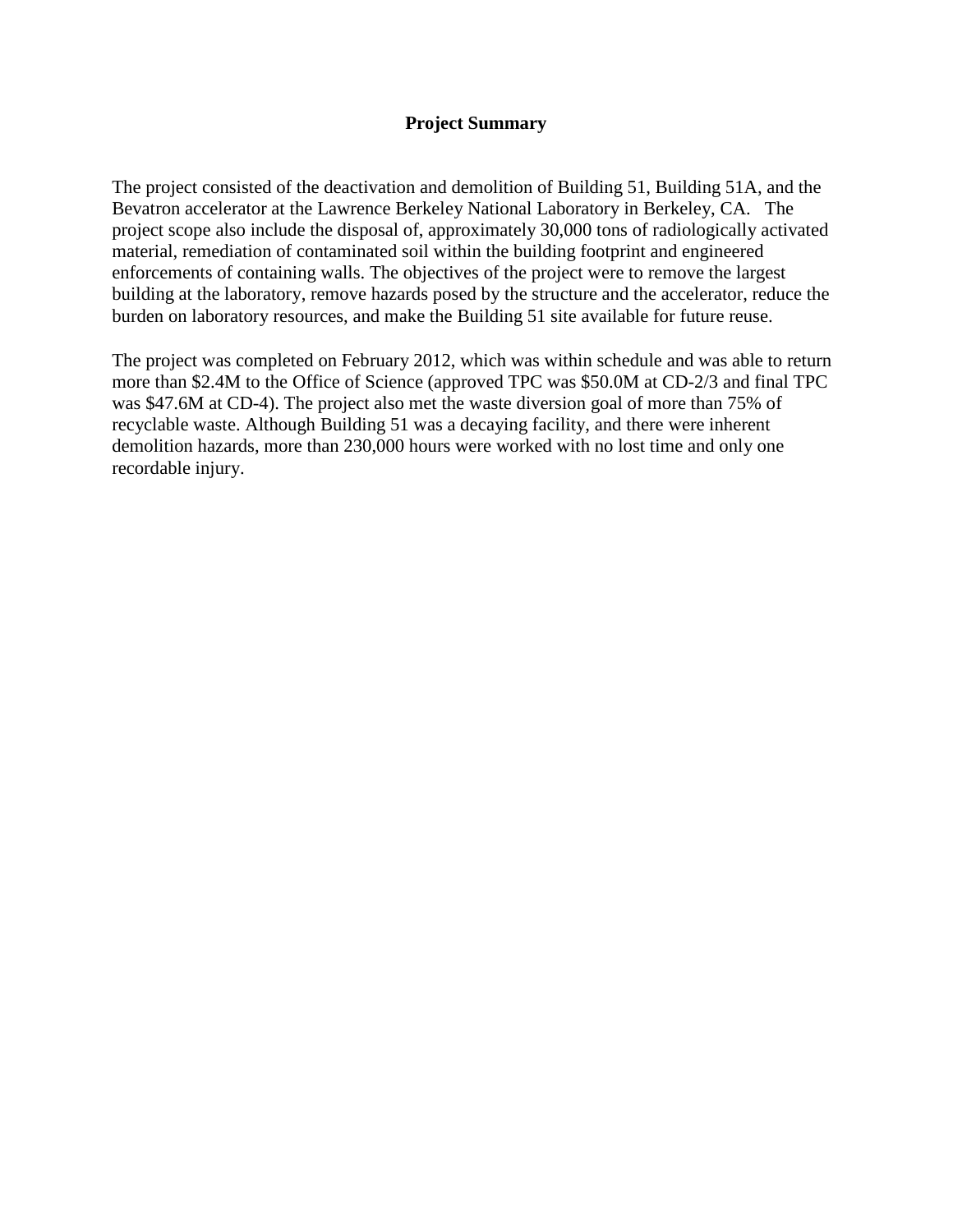| <b>Lessons Learned-</b><br><b>Successes</b> | <b>Description, Impacts, and Solutions</b>                                                                                                                                                                                                                                                                                                                                                                                                                                                                                                                                                                                                                                                                                                                                                                                                                                |
|---------------------------------------------|---------------------------------------------------------------------------------------------------------------------------------------------------------------------------------------------------------------------------------------------------------------------------------------------------------------------------------------------------------------------------------------------------------------------------------------------------------------------------------------------------------------------------------------------------------------------------------------------------------------------------------------------------------------------------------------------------------------------------------------------------------------------------------------------------------------------------------------------------------------------------|
| "Threshold" and<br>"Objective" values       | Using Threshold and Objective values for Key Performance Parameters<br>for project completion criteria, as allowed by DOE Order 413.3B and<br>defined by DOE Guide 413.3-5A, provided a means to achieve success<br>without definitive knowledge of the level of environmental remediation<br>that was required.<br>Threshold and Objective values were established as part of Project<br>٠<br>Execution Plan and included as Key Performance Parameters. The<br>project KPP set 1900 cubic yards of soil cleanup as a Threshold Value<br>while an Objective Value was set at cleaning all soil to institutional reuse<br>standards.<br>Project met KPP of 1900 cubic yards of soil clean and was not held to<br>further remediation. Had further remediation been required, the project<br>schedule and budget may have been at risk.                                    |
| Retired personnel<br>involvement            | • The use of personnel who are experienced with the facility and its<br>operations, specifically, the part-time involvement of the retired Bevatron<br>operations manager Mr. Bob Miller, was an excellent strategy for both<br>LBNL and the subcontractor.<br>Involvement of Mr. Miller resulted in increased efficiency due to his<br>knowledge of assembly and disassembly processes, methods and tools.<br>Had Mr. Miller not be involved, the subcontractor would have required<br>additional time to determine the most efficient means for demolition.<br>Potential hazards regarding disassembly were also outlined, likely<br>resulting in improved safety during the project.<br>Establishing a relationship with similar experienced personnel early in<br>the project, during characterization if possible, should be planned for all<br>demolition projects. |
| Unit rates for<br>unknowns                  | Addressing unknown quantities in bid documents with unit rates reduced<br>the risk and contingency the bidders would have been required to include<br>within the required fixed-price bids<br>The RFP required that bidders include unit rates if waste quantities were<br>٠<br>outside the predicted range, i.e., more or less activated concrete shield<br>blocks, more or less activated steel, and more or less PCB-contaminated<br>or VOC-contaminated soil.<br>If unit rates were not used, then bidders would have included additional<br>contingency to cover the added risk resulting in increased costs.<br>The unit rates were used when the variation did not result in a cardinal<br>$\bullet$<br>change to the project which reduced change order effort. (Also see other<br>lessons learned below.)                                                        |

# **The three biggest successes for this project:**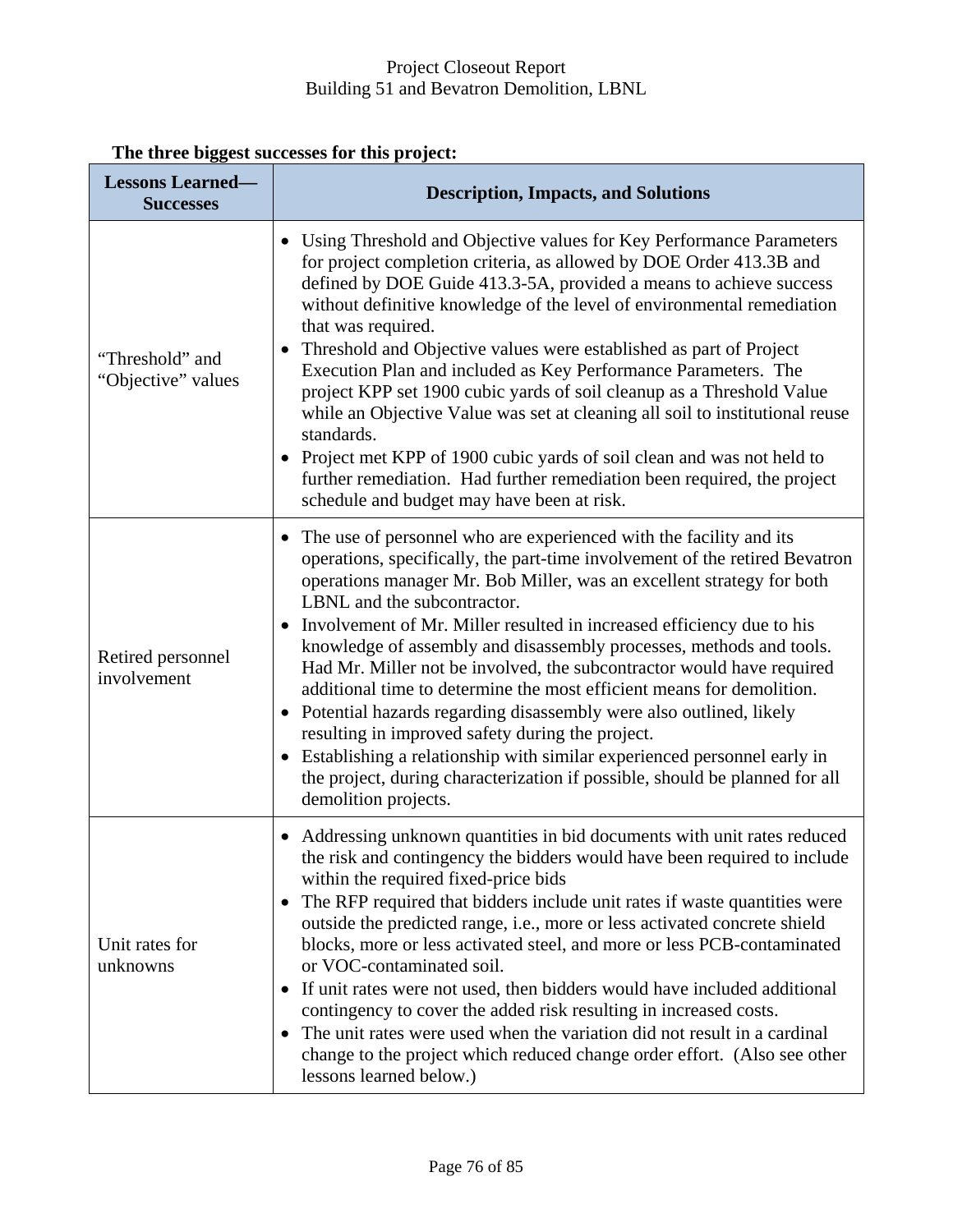| pi vjecu<br><b>Lessons Learned-</b><br><b>Potential</b><br><b>Improvements</b> | <b>Description, Impacts, and Solutions</b>                                                                                                                                                                                                                                                                                                                                                                                                                                                                                                                                                                                                                                                                                                                                                                                                                                                                                                                                                                                                                                                                                                                                                                                                                                                                                                                                                                                                                                                                                                                                                                                                                                                          |
|--------------------------------------------------------------------------------|-----------------------------------------------------------------------------------------------------------------------------------------------------------------------------------------------------------------------------------------------------------------------------------------------------------------------------------------------------------------------------------------------------------------------------------------------------------------------------------------------------------------------------------------------------------------------------------------------------------------------------------------------------------------------------------------------------------------------------------------------------------------------------------------------------------------------------------------------------------------------------------------------------------------------------------------------------------------------------------------------------------------------------------------------------------------------------------------------------------------------------------------------------------------------------------------------------------------------------------------------------------------------------------------------------------------------------------------------------------------------------------------------------------------------------------------------------------------------------------------------------------------------------------------------------------------------------------------------------------------------------------------------------------------------------------------------------|
| Improve sample<br>analysis limit<br>expectations                               | Although there were clearly defined minimum detectable activity levels<br>(MDAs) in effect at the time of the request for proposal (RFP), the<br>contractor collected a sample that was not required, did not discuss or vet<br>it by the project management, and sent it to a lab without providing that<br>lab with clear guidance as to the required MDAs.<br>The lack of project-approved MDAs on this sample resulted in testing to<br>standards more rigorous than required and ultimately declaring some<br>materials as radiological waste that may not have been necessary. If the<br>subcontractor had clear MDA expectations to follow, then the largest cost<br>and schedule changes for this project could have been avoided.<br>The project should be involved with reviewing and approving sample<br>$\bullet$<br>collection to ensure that the sample is needed, properly collected, and<br>properly analyzed to assure data quality objectives are met.                                                                                                                                                                                                                                                                                                                                                                                                                                                                                                                                                                                                                                                                                                                            |
| Improve hazard<br>characterization                                             | A Reconnaissance Level Characterization Report and Hazards Maps<br>were created under the original project team, which occurred several<br>years prior during an earlier phase in the overall demolition project of the<br>facility. Prior to the start of this final phase, several project team member<br>changes occurred, leading to the loss of much of the undocumented<br>knowledge and associated information.<br>Because it is a specialty and because of staff workloads, the<br>$\bullet$<br>reconnaissance-level characterization effort was provided by<br>subcontractors. Being a specialty, one firm was not able to handle both<br>the radiological and the non-radiological characterization. An important<br>aspect of interacting with a qualified subcontractor is to get a plan that<br>follows a prescribed methodology that is tied to the historical use of the<br>buildings and to include internal subject matter experts in the<br>development of any such sampling plan.<br>A reconnaissance-level characterization is not intended to provide a<br>complete picture of the material hazards present. Due diligence on the<br>part of the demolition subcontractor when the actual work is done is<br>expected and should be noted in both RFP and contract documents.<br>• Further sampling, specifically for sub-slab foundations and soils, early in<br>the planning or demolition phase of the project would have been<br>advantageous. Access for this type of sampling may have been difficult,<br>but earlier characterization would have resulted in less impact during<br>subcontractor demolition activities resulting in fewer cost and schedule<br>changes. |

#### **Three significant areas of potential improvement and how it might have impacted the project:**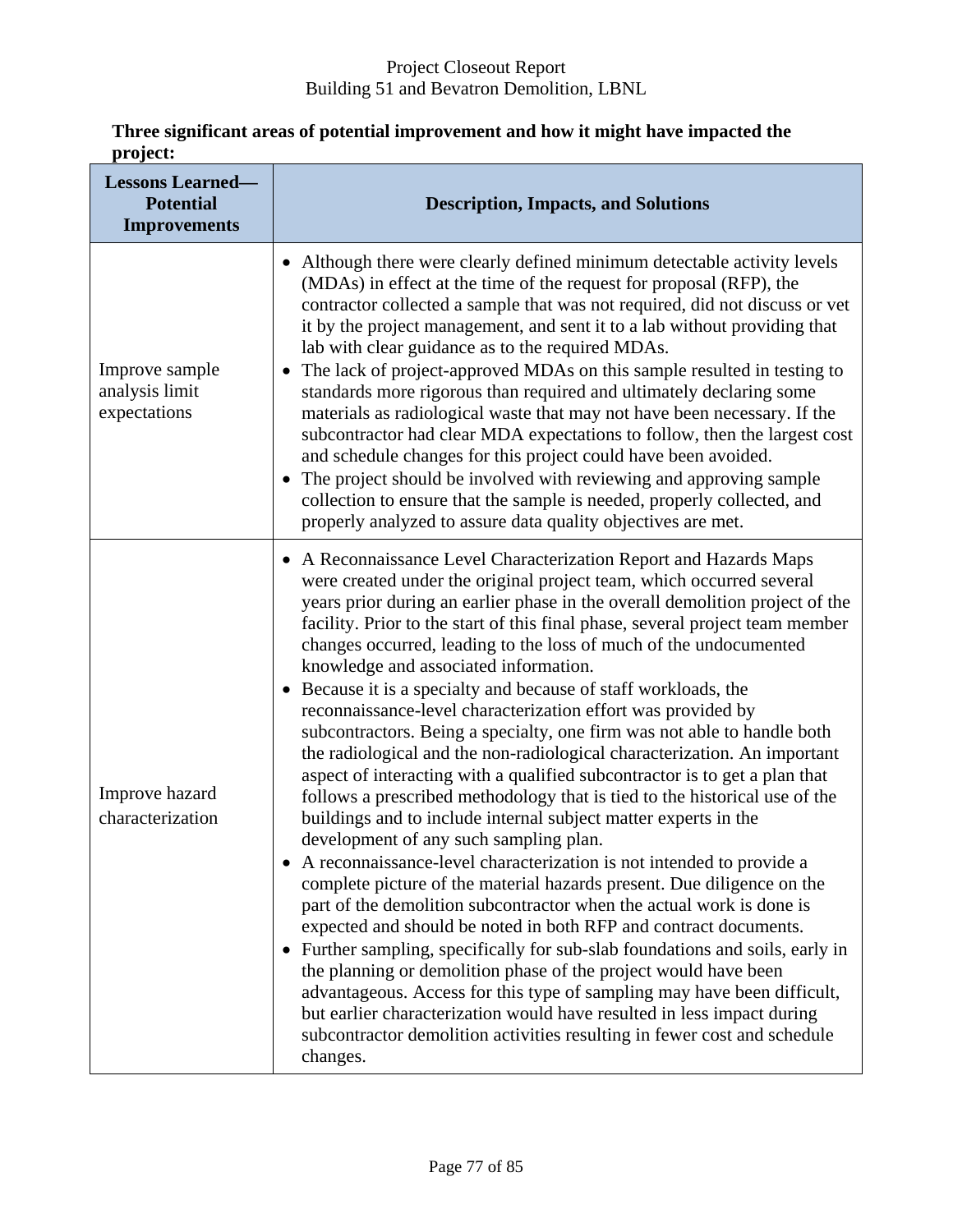| <b>Lessons Learned-</b><br><b>Potential</b><br><b>Improvements</b> | <b>Description, Impacts, and Solutions</b>                                                                                                                                                                                                                                                                                                                                                                                                                                                                                                                                                                                                                                                                                                                                                                                                                                                                                                                                                                                                                                                                                                                                                                                                                                                                                                                                                                                                                                                                                                                                                  |
|--------------------------------------------------------------------|---------------------------------------------------------------------------------------------------------------------------------------------------------------------------------------------------------------------------------------------------------------------------------------------------------------------------------------------------------------------------------------------------------------------------------------------------------------------------------------------------------------------------------------------------------------------------------------------------------------------------------------------------------------------------------------------------------------------------------------------------------------------------------------------------------------------------------------------------------------------------------------------------------------------------------------------------------------------------------------------------------------------------------------------------------------------------------------------------------------------------------------------------------------------------------------------------------------------------------------------------------------------------------------------------------------------------------------------------------------------------------------------------------------------------------------------------------------------------------------------------------------------------------------------------------------------------------------------|
| Improve<br>subcontractor<br>submittal<br>expectations              | The quality and timeliness of submittals should be clearly set in the<br>contract documents. Set the ground rules for document preparation and<br>submittal expectations before issuing the notice to proceed.<br>• Poor performance on document submittals resulted in increased effort by<br>the reviewing and approving organizations, with the associated cost and<br>schedule impacts. The project found that it let inadequate subcontractor<br>work products pass during the review for Notice To Proceed based on<br>verbal agreements, and that same lack of document preparation and<br>sophistication set the tone and standard for documents produced by the<br>subcontractor through the life of the project. Not having to repeatedly<br>review, comment, and frequently rewrite substandard subcontractor<br>documents would have resulted in cost savings for the contractor.<br>Solutions may include specifying that the subcontractor cannot proceed<br>with a particular phase or task until the specified documents have been<br>submitted and approved. Firmness with the subcontractor on these<br>contractual commitments is needed. Setting payment milestones to<br>ensure quality submittals/work performed may be considered. Also<br>consider requiring sample documents as part of the bid package or<br>incorporate within the contract/award process to allow evaluation of the<br>documents. Express importance of quality and timeliness of documents.<br>If they exist, provide examples to the subcontractor of deliverables that<br>meet expectations. |

# **Other lessons learned for this project:**

| <b>Lessons Learned</b>  | <b>Description, Impacts, and Solutions</b>                                                                                                                                                                                                                                                                                                                                                                                                                                                                                                                                                                                                                                                                                                                                                                       |
|-------------------------|------------------------------------------------------------------------------------------------------------------------------------------------------------------------------------------------------------------------------------------------------------------------------------------------------------------------------------------------------------------------------------------------------------------------------------------------------------------------------------------------------------------------------------------------------------------------------------------------------------------------------------------------------------------------------------------------------------------------------------------------------------------------------------------------------------------|
| Hazard<br>documentation | • In reviewing documents and requirements, do not assume all historical<br>information is still accurate. Information collected needed to be re-<br>reviewed, approved and researched further before accepting and<br>incorporating it into RFP documents. Reports used should have been<br>only a starting point for further investigation with the new project team<br>leads. Err on the side of asking questions about historical information.<br>• On the positive side, the Hazards Maps were updated and included in the<br>RFP documents. The maps were also useful in obtaining DOE approval<br>to proceed with the project. Future projects may consider planning for<br>interviews with previous team members if projects are split among<br>various phasing that could result in team member changes. |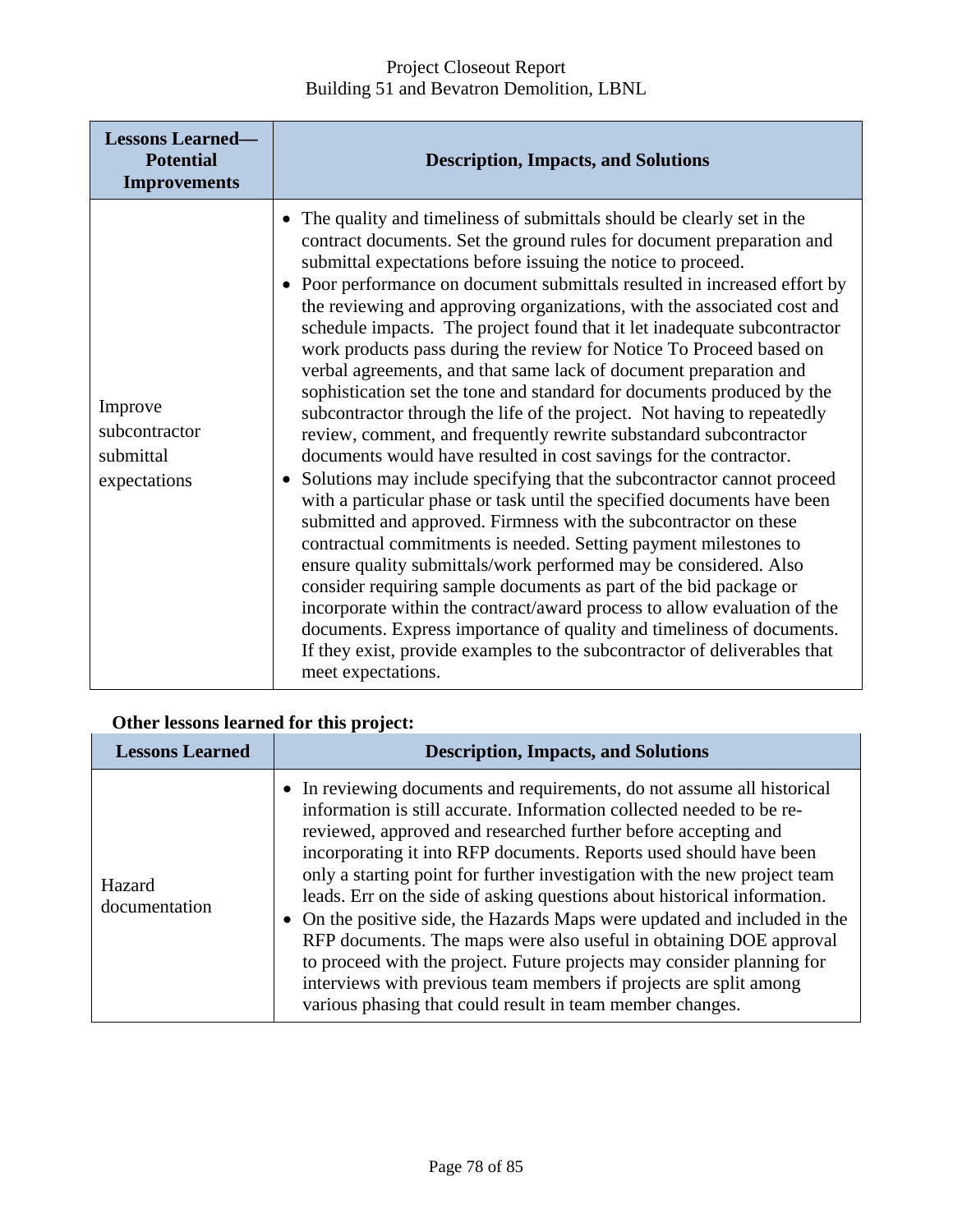| <b>Lessons Learned</b>                           | <b>Description, Impacts, and Solutions</b>                                                                                                                                                                                                                                                                                                                                                                                                                                                                                                                                                                                                                                                                                                                                                                                                                                                                                                                                                                                                                                                                                                                                                                                                                                             |
|--------------------------------------------------|----------------------------------------------------------------------------------------------------------------------------------------------------------------------------------------------------------------------------------------------------------------------------------------------------------------------------------------------------------------------------------------------------------------------------------------------------------------------------------------------------------------------------------------------------------------------------------------------------------------------------------------------------------------------------------------------------------------------------------------------------------------------------------------------------------------------------------------------------------------------------------------------------------------------------------------------------------------------------------------------------------------------------------------------------------------------------------------------------------------------------------------------------------------------------------------------------------------------------------------------------------------------------------------|
| O413.3B tailored<br>approach                     | The project was able to take advantage of the DOE Order 413.3A<br>$\bullet$<br>requirements. Utilizing the design/demolition approach, the project was<br>able to work within the tailored approach as defined in DOE Order<br>413.3A and combine the Critical Decision (CD)-2 and CD-3 reviews.<br>This allowed for savings of time to conduct the review and of effort to<br>prepare for a separate review.                                                                                                                                                                                                                                                                                                                                                                                                                                                                                                                                                                                                                                                                                                                                                                                                                                                                          |
| Order compliance<br>verification                 | The project team and the BSO failed to identify that the quantity of<br>$\bullet$<br>stored radioactive material required the development of authorization<br>basis documents or justification that the authorization basis documents<br>were not required.<br>The decision was made to prepare the authorization basis documents<br>which required that a Safety Assessment Document (SAD) and an<br>Accelerator Safety Envelope (ASE) were required before the CD-2/3<br>review; preparation of these documents became a critical path activity.<br>Verify DOE Order compliance early to ensure all required documents<br>can be adequately prepared and approved. Independent DOE Order<br>compliance crosswalk would have been good.                                                                                                                                                                                                                                                                                                                                                                                                                                                                                                                                               |
| Differences in<br>working with small<br>business | Contractors should recognize that demolition subcontractors and/or<br>$\bullet$<br>other small businesses often have a different approach, resources, and<br>level of sophistication when compared to construction general<br>contractors.<br>Recognizing these differences can help to ensure that contractors and<br>$\bullet$<br>DOE expectations in these areas are established early in the project.                                                                                                                                                                                                                                                                                                                                                                                                                                                                                                                                                                                                                                                                                                                                                                                                                                                                              |
| Improve<br>interdepartmental<br>communications   | Contractor Groups/Departments/Divisions should work together to<br>٠<br>improve interdepartmental communications. Hiring of the dedicated<br>project Radiological Control Technician (RCT) took longer than<br>anticipated. The hiring process was delayed, because of last minute<br>decisions not to use contract RCTs to augment the LBNL Radiation<br>Protection Group (RPG) staff and to hire a term employee. There were<br>few resumes submitted for the position, as other DOE sites, such as<br>Hanford and Savannah River, were hiring numerous RCTs at the same<br>time. The first candidate selected used the LBNL offer to leverage more<br>money from his current employer and backed out at last minute; the<br>second choice candidate had found another job by that time, which<br>required collecting more resumes before filling the position.<br>Because the interviewing and selection process was slower than the<br>project had planned, there was a change in the assigned RCT personnel<br>after the initial phases of the project. Although the loss of consistency<br>and partial coverage did not create long term problems, they could have<br>been avoided entirely.<br>Improving communications would have ensured sufficient time to hire<br>$\bullet$ |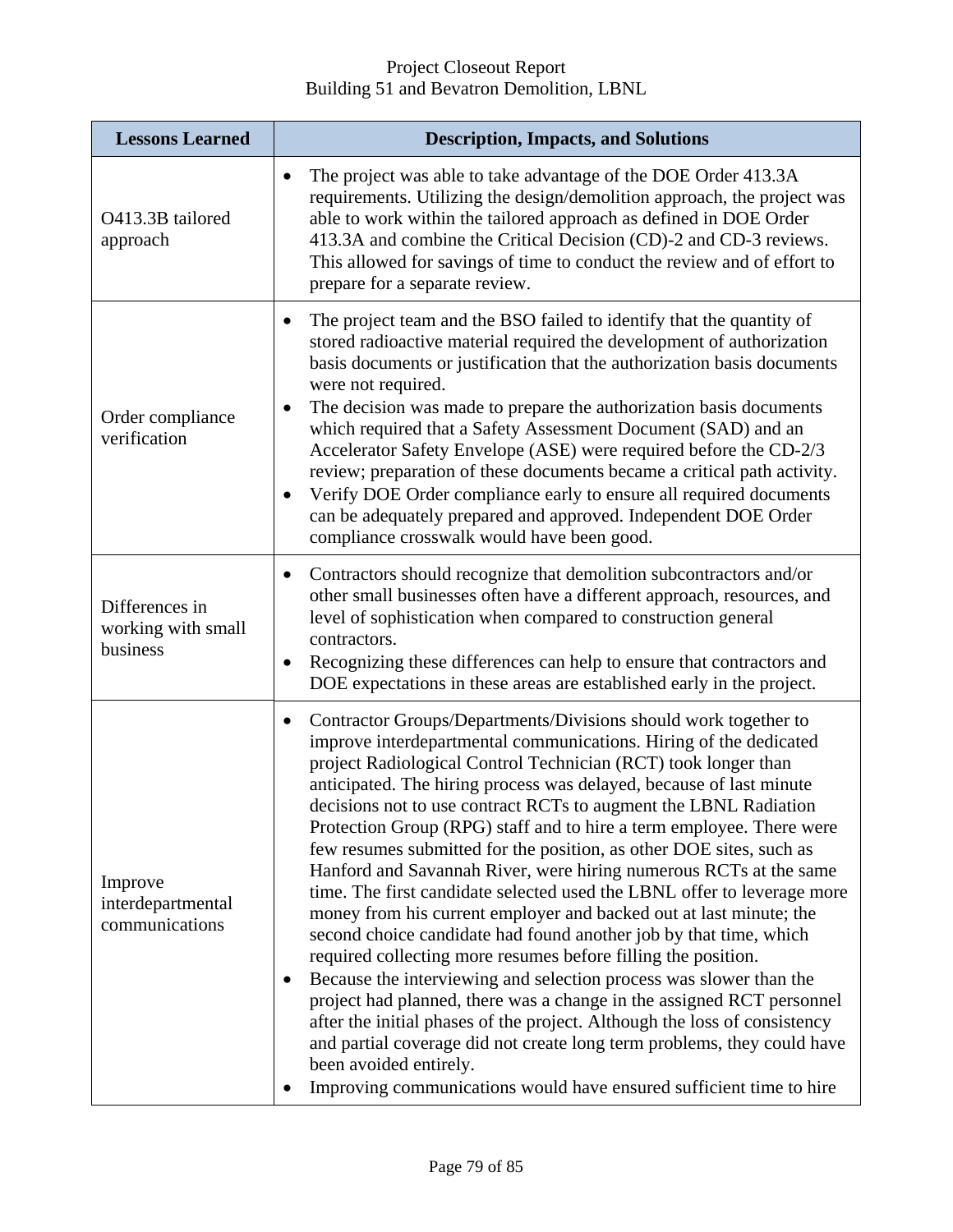| <b>Lessons Learned</b>          | <b>Description, Impacts, and Solutions</b>                                                                                                                                                                                                                                                                                                                                                                                                                                                                                                                                                                                                                                                                                                                                                                                                                                                                              |
|---------------------------------|-------------------------------------------------------------------------------------------------------------------------------------------------------------------------------------------------------------------------------------------------------------------------------------------------------------------------------------------------------------------------------------------------------------------------------------------------------------------------------------------------------------------------------------------------------------------------------------------------------------------------------------------------------------------------------------------------------------------------------------------------------------------------------------------------------------------------------------------------------------------------------------------------------------------------|
|                                 | appropriate project support personnel.                                                                                                                                                                                                                                                                                                                                                                                                                                                                                                                                                                                                                                                                                                                                                                                                                                                                                  |
| Improve schedule<br>development | The schedule provided by the subcontractor did not sufficiently plan for<br>$\bullet$<br>potential weather impacts.<br>An allowance for weather impacts must be included within the<br>subcontractor's schedule, for example including rain days for each of<br>the winter months.<br>The subcontractor's schedule did not break-out schedule contingency,<br>٠<br>rather their risk planning was included within individual activities.<br>Although having the subcontractor specify contingency was not<br>required in the project contract documents, defining the risk and<br>documenting the amount of remaining schedule contingency would<br>have improved understanding of laboratory's risk. Also, if the schedule<br>risk was explicitly documented in the schedule, then negotiation of<br>several of the change orders for which the subcontractor was seeking<br>schedule variance would have been easier. |
| Safety oversight<br>planning    | ES&H oversight was scheduled into the project from early in the<br>$\bullet$<br>planning phases; the type and quantity of the estimated effort was<br>addressed in the project ES&H Oversight Plan. Commitments were<br>provide for the project by the Environmental Services, Fire Services,<br>Industrial Hygiene, Occupational Safety, Radiation Protection, and<br>Waste Management groups of the EH&S division.<br>Support and services provided by the respective ES&H groups met or<br>exceeded expectations, in some cases requiring efforts greater than<br>estimated.<br>The early recognition and concurrence regarding the anticipated ES&H<br>effort aided planning and provided additional assurance that support<br>would be available.                                                                                                                                                                  |
| Authorized release<br>limits    | The use of authorized release limits was suggested for this project,<br>$\bullet$<br>however the approval of authorized release limits could not be assured<br>within California and even if so, likely would have resulted in a<br>schedule delay.<br>A possible benefit to future projects would be to evaluate whether or not<br>authorized release limits (as opposed to the default no man-made<br>radiological material added) would benefit the project and if so, seek<br>authorized release limits early.<br>Due to the restrictions currently in place within the state of California,<br>this would likely be a benefit only in other states.                                                                                                                                                                                                                                                                |
| Funding strategy                | The strategy used with the Funding Profile, specifically the way money<br>٠<br>was accumulated and the project was put on hold in order accumulate<br>enough funds to proceed with the project without multiple                                                                                                                                                                                                                                                                                                                                                                                                                                                                                                                                                                                                                                                                                                         |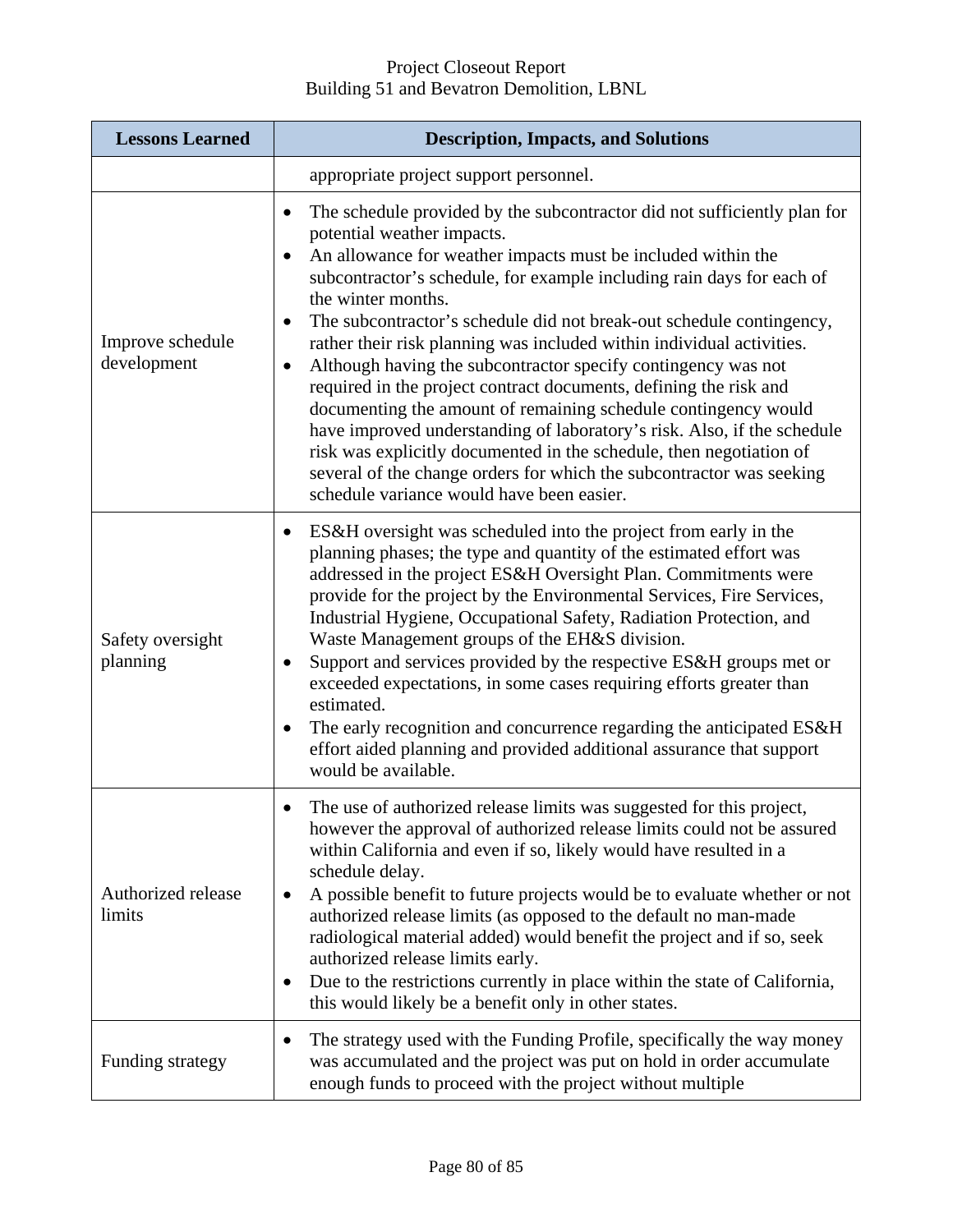| <b>Lessons Learned</b>                                                    | <b>Description, Impacts, and Solutions</b>                                                                                                                                                                                                                                                                                                                                                                                                                                                                                                                                                                                                                                            |
|---------------------------------------------------------------------------|---------------------------------------------------------------------------------------------------------------------------------------------------------------------------------------------------------------------------------------------------------------------------------------------------------------------------------------------------------------------------------------------------------------------------------------------------------------------------------------------------------------------------------------------------------------------------------------------------------------------------------------------------------------------------------------|
|                                                                           | phases/interruptions of mobilization and demobilization, worked very<br>well.<br>Although risky, it was beneficial for LBNL to go to DOE to<br>٠<br>adjust/suggest the above method.<br>Prior to implementing this strategy, the project was not able to make<br>any significant progress, and encountered numerous personnel changes<br>and inefficiencies.                                                                                                                                                                                                                                                                                                                          |
| Subcontractor<br>selection process                                        | The subcontractor was selected based on "Best Value" criterion. This<br>$\bullet$<br>resulted in completing the bid selection process without any complaints<br>filed. Only one bidder requested a de-briefing.<br>There was a sufficient turn out of bidders providing fair and comparable<br>$\bullet$<br>bids. Several companies called after the close of the bid period<br>indicating the possibility for broader advertisement in future bids.<br>Use of the best value selection criteria should continue for this type of<br>contract.                                                                                                                                        |
| Subcontractor<br>training                                                 | LBNL successfully provided project/site specific training courses for<br>$\bullet$<br>the subcontractor.<br>Initial training of project personnel, specifically in the areas of<br>Radiological Worker and General Employee Training, were<br>accomplished by LBNL on a project-favorable schedule. Subsequent<br>training was provided by the subcontractor, after their training material<br>received a substantial review by RPG, and RPG determined that the<br>revised training was LBNL equivalent.<br>Establishing sufficient contractor training resources as part of project<br>٠<br>planning can help ensure subcontractors meet training expectations and<br>requirements. |
| Full-time safety<br>professional                                          | The decision to have a full-time safety professional on the LBNL team<br>was a great benefit. Although the subcontractor's safety professional<br>was also a benefit, the subcontractor's safety personnel have a potential<br>conflict between job safety and customer satisfaction.<br>The additional safety oversight from the contractor, including both the<br>٠<br>full-time, project-based personnel and the part-time, off-project EH&S<br>Division personnel, helped to reinforce job safety.                                                                                                                                                                                |
| Improve<br>incorporation of<br>bidder proposal into<br>contract documents | Although the bid documents required bidders to include unit rates in<br>٠<br>their proposals for some work (see project successes above), the<br>bidder's unit rates were not included in the final contract document nor<br>did the contract include by reference the RFP or the Clauss proposal<br>documents.<br>By including the bidder proposal and the RFP in the contract several<br>subsequent scope questions would have been avoided. Importantly,                                                                                                                                                                                                                           |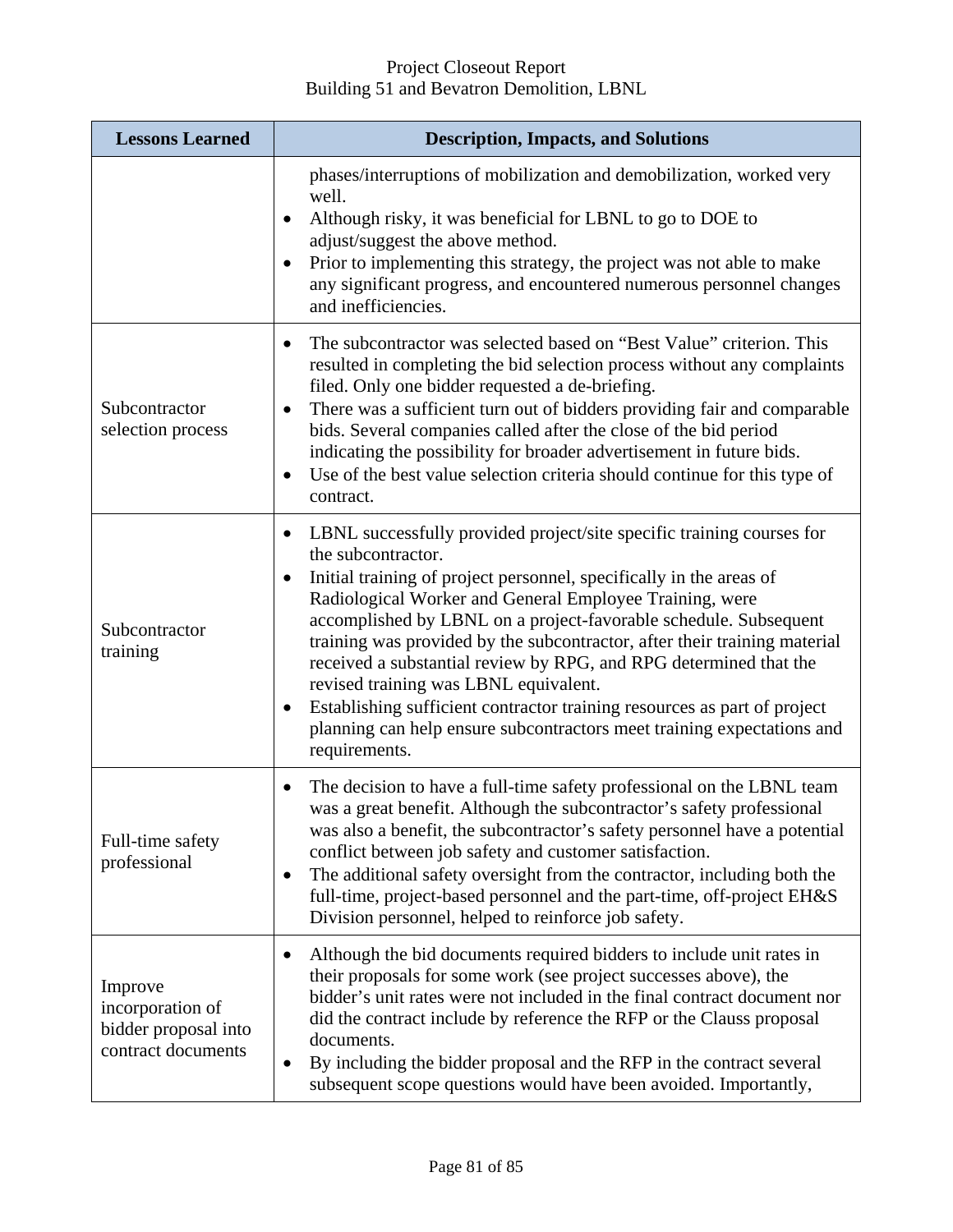| <b>Lessons Learned</b>                                     | <b>Description, Impacts, and Solutions</b>                                                                                                                                                                                                                                                                                                                                                                                                                                                                                                                                                                                                                                                               |
|------------------------------------------------------------|----------------------------------------------------------------------------------------------------------------------------------------------------------------------------------------------------------------------------------------------------------------------------------------------------------------------------------------------------------------------------------------------------------------------------------------------------------------------------------------------------------------------------------------------------------------------------------------------------------------------------------------------------------------------------------------------------------|
|                                                            | without the unit rates contract negotiations were required when<br>additional activated shield blocks were identified.                                                                                                                                                                                                                                                                                                                                                                                                                                                                                                                                                                                   |
| Improve key<br>personnel<br>requirements                   | More levels of key personnel, roles and percent time on project<br>identified in subcontract should be included considering the Best Value<br>approach.<br>The relatively few key personnel requirements established in the bid<br>documents allowed the subcontractor to change personnel or reduce<br>personnel involvement. It was discovered after the selection was made<br>that the subcontractor had a noted lack of project controls and planning<br>expertise.<br>Contractor specifications could have been improved by more clearly<br>identifying expectations regarding key project personnel, project<br>controls and scheduling products and resource requirements.                        |
| <b>Improve Safety</b><br>Incentive program<br>expectations | The safety incentive program required by the contract was not<br>implemented as anticipated. Although the contractor provided safety<br>milestone awards to the entire team in the form of some work-day<br>safety luncheons and some after-work events, the application of safety<br>incentive funding toward individual or spot awards was limited.<br>The implementation of individual and spot awards on another LBNL<br>٠<br>project, the User Support Building, was a better example of a good<br>practice.<br>If future programs are established, then LBNL should consider self-<br>administration of the program or defining the program expectations<br>more thoroughly in contract documents. |
| Budget for site<br>support services                        | Some site services and work orders should be anticipated throughout the<br>$\bullet$<br>course of the project. Examples include utility location services, work<br>orders for performance of lock-out/tag-out, work orders for<br>maintenance of peripheral systems and components affected by<br>demolition activities.<br>It is impractical to preplan every detail for every phase of the project;<br>accordingly, sufficient budget should set aside for the laboratory<br>support of these in scope activities.                                                                                                                                                                                     |
| Plan Of Day meeting<br>format                              | The subcontractor's Plan-Of-Day (POD) meetings proved useful and<br>were acknowledged as the expectation for all LBNL Capital Projects.<br>Although the initial POD meetings were adequate, feedback and<br>subcontractor experience produced improvement over time.<br>The POD meetings are recognized as a vital element in the<br>٠<br>implementation of Integrated Safety Management; the continued use of<br>the POD similar to those used on the project will aid safety awareness at<br>the laboratory.                                                                                                                                                                                           |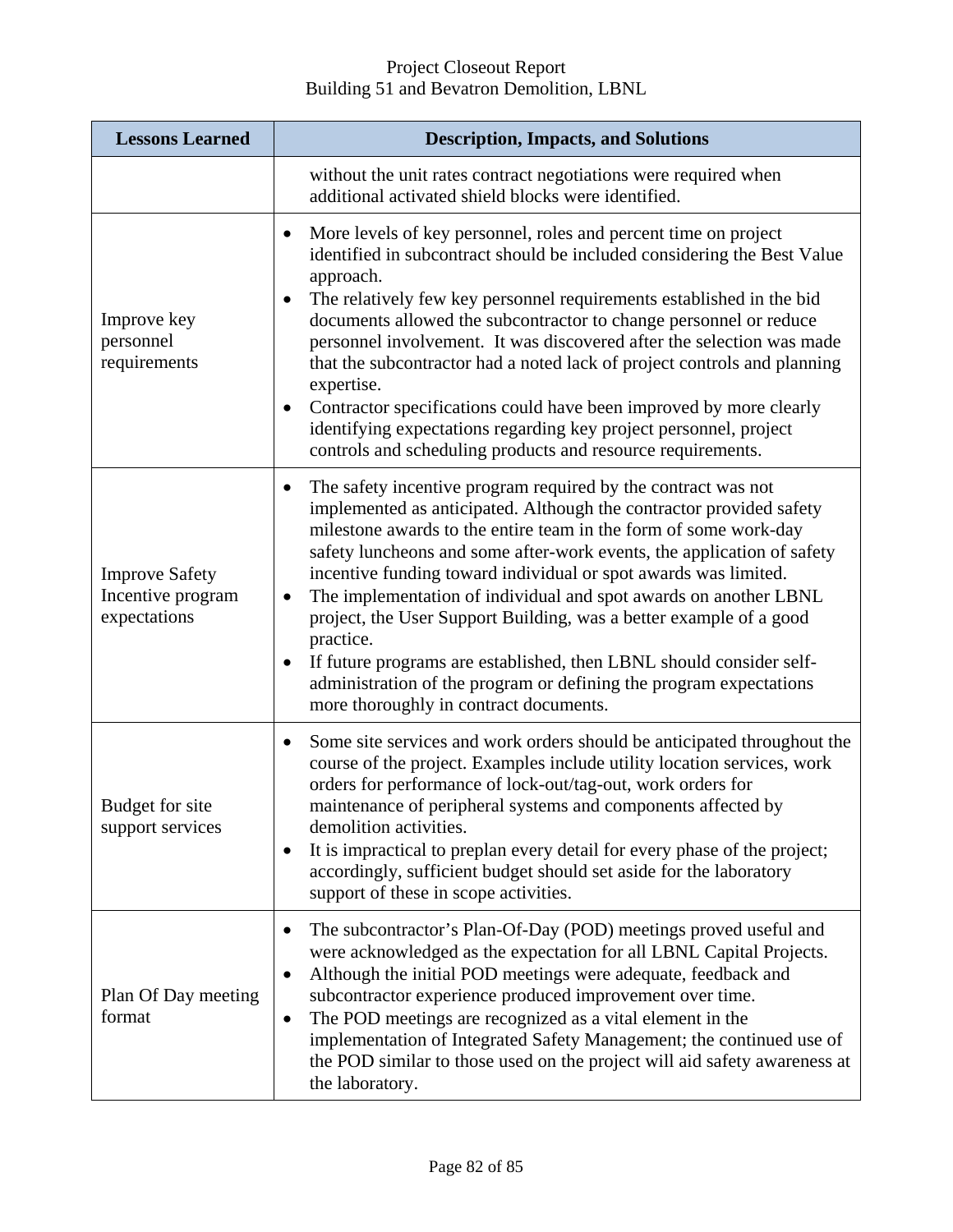| <b>Lessons Learned</b>                             | <b>Description, Impacts, and Solutions</b>                                                                                                                                                                                                                                                                                                                                                                                                                                                                                                                                                                                                                                                                                                                                                                                                                                                                                                                                                                                                                                                                                                                                                                                                                                                             |
|----------------------------------------------------|--------------------------------------------------------------------------------------------------------------------------------------------------------------------------------------------------------------------------------------------------------------------------------------------------------------------------------------------------------------------------------------------------------------------------------------------------------------------------------------------------------------------------------------------------------------------------------------------------------------------------------------------------------------------------------------------------------------------------------------------------------------------------------------------------------------------------------------------------------------------------------------------------------------------------------------------------------------------------------------------------------------------------------------------------------------------------------------------------------------------------------------------------------------------------------------------------------------------------------------------------------------------------------------------------------|
| Penetration (dig)<br>permit process                | Preparation of penetration (dig) permits improved over time; initial<br>permits placed significant restrictions on the work that could be<br>accomplished in view of abandoned or de-energized lines.<br>Dig permits were prepared with specific allowances to improve work<br>flow, for example, a permit might specify that abandoned lines were<br>expected and that after receiving LBNL construction manager<br>concurrence work could continue without changing the permit, or<br>specify that minor damage to a de-energized (or non-hazardous) system<br>was acceptable provided the damage was repaired before penetration<br>operations were completed.<br>Obtaining individual dig permits for each excavation could have been a<br>time consuming and expense process. In lieu of multiple dig permits,<br>the project successfully demonstrated that the building was isolated<br>from all live utilities and that excavations within the building footprint<br>could be performed safely. Based on this demonstration, the project<br>obtained a variance from typical permit restrictions for both duration<br>and affected areas. The global dig permit was approved for all work that<br>was contained within the building and was issued for the planned<br>duration of the project. |
| Sharing approved<br>vendor list                    | Provide the subcontractor with LBNL's approved vendor list, or similar,<br>at commencement of project could be beneficial.<br>LBNL project requirements state that sub-subcontractors must be<br>approved by LBNL, however the sub-subcontractors that are known to<br>be acceptable were not identified. Also, a few sub-subcontractors<br>selected by the Clauss team were marginal.<br>Sharing the approved vendor list and other LBNL feedback prior to<br>$\bullet$<br>Clauss selection could have saved Clauss from the issues resulting from<br>below par sub-subcontractors.                                                                                                                                                                                                                                                                                                                                                                                                                                                                                                                                                                                                                                                                                                                   |
| Subcontractor<br>involvement with risk<br>planning | The subcontractor may identify risks, mitigation strategies, and<br>potential impacts not considered by the contractor. Quarterly or semi-<br>annual input from the subcontractor could be beneficial.<br>Projects should consider involving the subcontractor once in a while<br>$\bullet$<br>during risk planning. This must be done in a separate session where<br>confidential risks are not shared with the contractor.                                                                                                                                                                                                                                                                                                                                                                                                                                                                                                                                                                                                                                                                                                                                                                                                                                                                           |
| Early vetting of<br>project requirements           | To the extent possible, clear definition of the project requirements prior<br>to or early in the project can greatly enhance the chance of success. The<br>project must thoroughly vet the project criteria including applicable<br>code, standards, and regulations.<br>Involve appropriate subject matter experts for advice and counsel early<br>٠<br>in the design phase. This requires care, as it can be unproductive to<br>attempt too much detail in a specification.                                                                                                                                                                                                                                                                                                                                                                                                                                                                                                                                                                                                                                                                                                                                                                                                                          |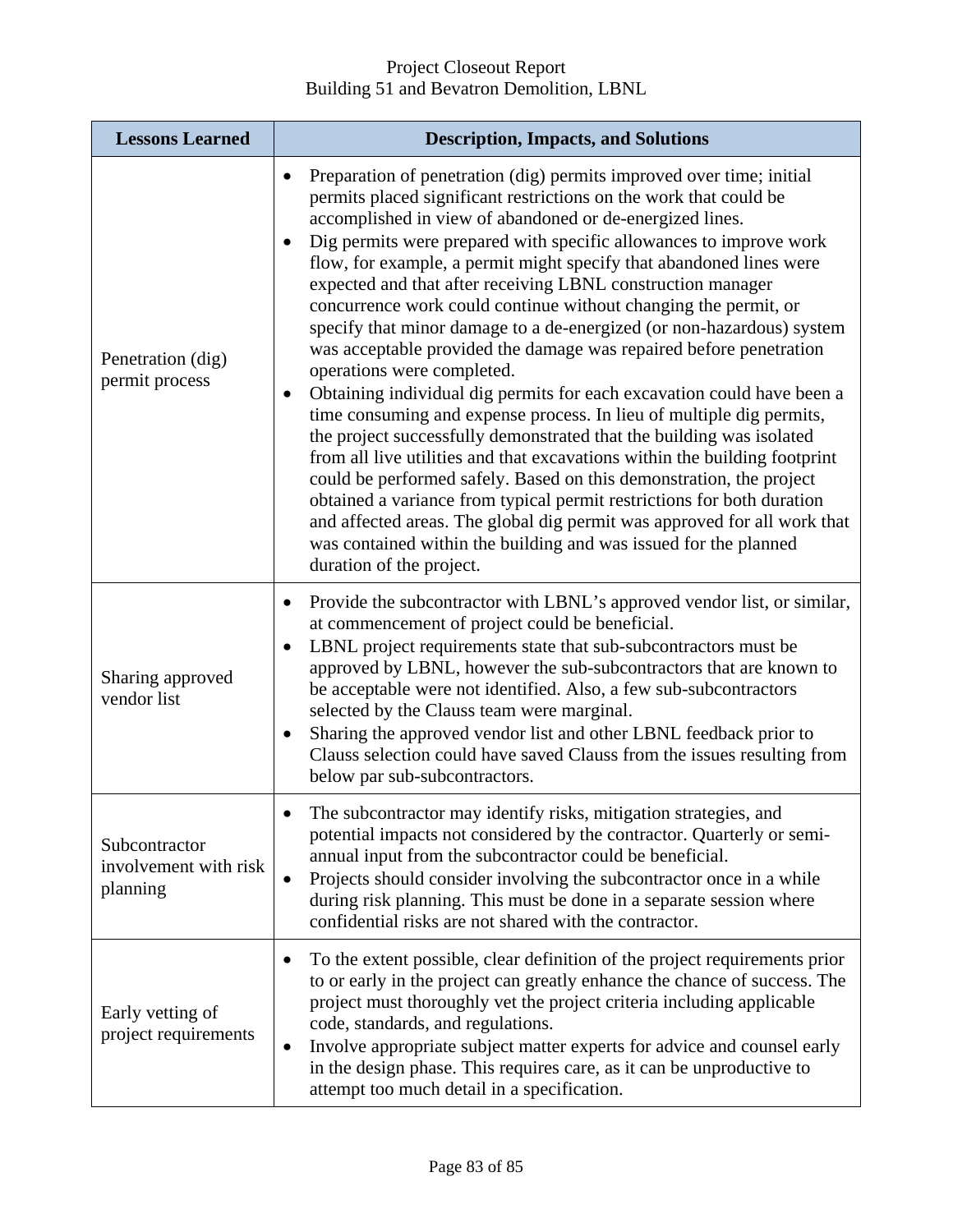| <b>Lessons Learned</b>                                        | <b>Description, Impacts, and Solutions</b>                                                                                                                                                                                                                                                                                                                                                                                                                                                                                                                                                                                                                                                                                                                                                                                                                                         |
|---------------------------------------------------------------|------------------------------------------------------------------------------------------------------------------------------------------------------------------------------------------------------------------------------------------------------------------------------------------------------------------------------------------------------------------------------------------------------------------------------------------------------------------------------------------------------------------------------------------------------------------------------------------------------------------------------------------------------------------------------------------------------------------------------------------------------------------------------------------------------------------------------------------------------------------------------------|
|                                                               | A robust process needs to be established for selecting firms for<br>$\bullet$<br>architectural and engineering services.<br>The review and evaluation of potential Architect/Engineering firms<br>should be based on: qualifications of key personnel; relevant recent<br>experience; performance on previous projects; and ability to perform<br>requested services.                                                                                                                                                                                                                                                                                                                                                                                                                                                                                                              |
| Clearly define<br>subcontractor roles<br>and responsibilities | Roles, responsibilities, and expectations should be clearly identified at<br>the onset of the project. For example, the percentage time that<br>subcontractor personnel are to be assigned to the project should be<br>clearly identified during the subcontractor interviews, and then<br>documented in project documentation.<br>For this project, it was sometimes unclear which individuals within the<br>$\bullet$<br>subcontractor team were responsible for activities, requiring multiple<br>communications among the subcontractor's management team.<br>One means to achieve this would be to require a subcontractor<br>$\bullet$<br>document analogous to the LBNL Oversight Plan and which would<br>delineate the roles, responsibilities, and percentage effort planned for<br>different phases of a project.                                                        |
| Improve<br>subcontractor's<br>project planning                | The Statement of Work for a large construction project must include a<br>requirement for the preparation and implementation of an integrated<br>work plan utilizing an activity-based resource loaded schedule. The<br>baseline construction schedule must be agreed to early in the<br>construction phase.<br>Continual attention and regular updates to the resource loaded schedule<br>is critical since not all General Contractor subcontracts will have been<br>awarded at time of baseline. Also, the minimum level of effort by the<br>scheduler during specific phases of the execution should be specified to<br>ensure schedule updates are produced in a timely fashion. Without<br>proper and consistent updates, risks associated with the subcontractor's<br>plan may not be recognized with sufficient time to develop corrective<br>actions or contingency plans. |
| Schedule for<br>characterization                              | When it is not practical or practicable to complete site characterization<br>prior to the preliminary design stage, for example the under-slab soils<br>were inaccessible due to the accelerator; allowance should be made to<br>complete characterization activities when areas become accessible. And<br>although project contract documents required some time to be set aside<br>to perform soil characterization, the time was not sufficient to allow<br>completion of the characterization when new contaminants were<br>identified.<br>The project risk planning included possible cleanup of previously<br>$\bullet$<br>unidentified under-slab contaminants but should have also included                                                                                                                                                                                |